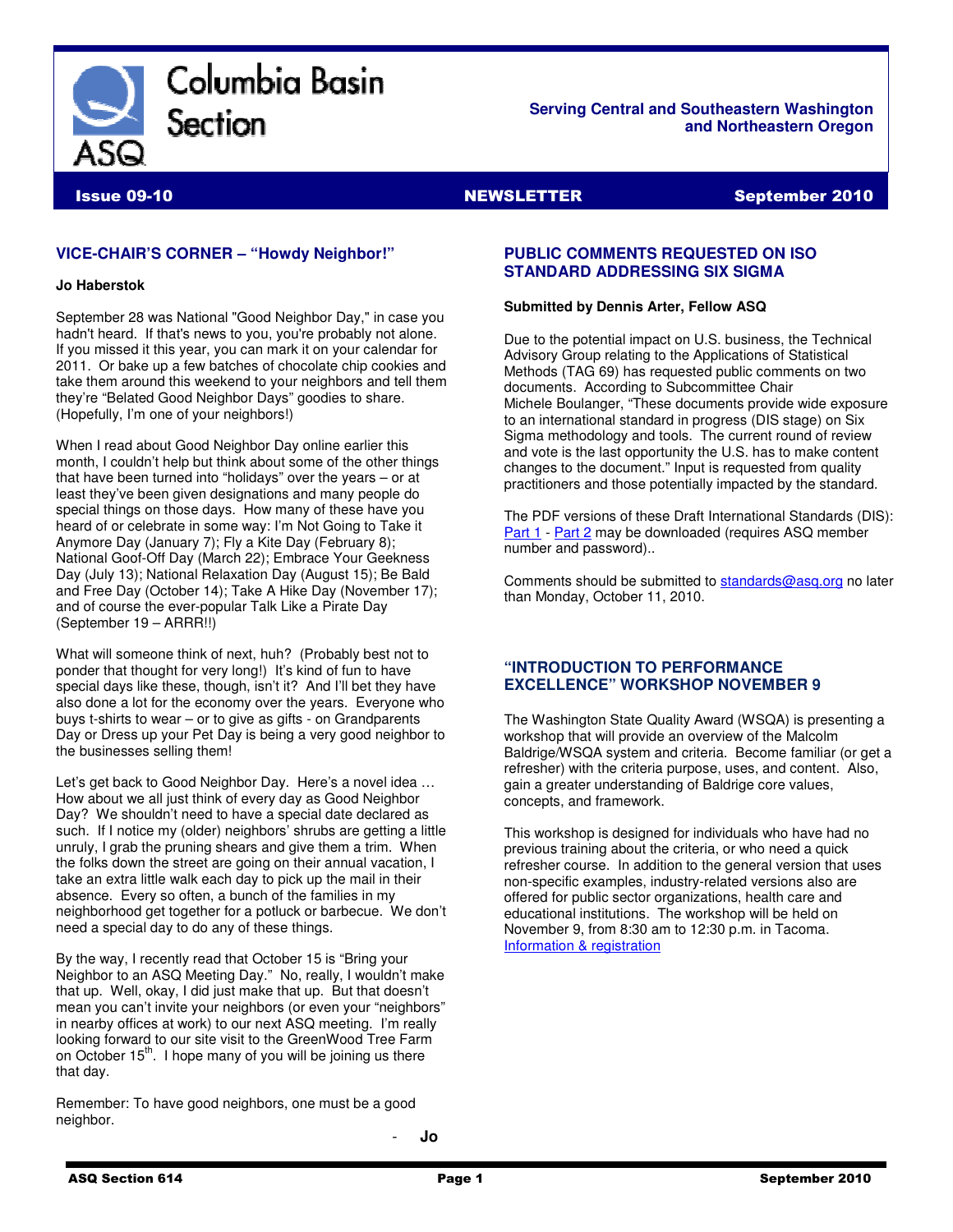



# **"A Resource That Lasts Forever"**



# **SITE VISIT GreenWood Tree Farms**

**Boardman, Oregon** 

# **Our host: DON RICE Managing Director, Resource Management Group GreenWood Resources**

For those who have traveled from the Tri-Cities to Portland on the "Oregon side" of the Columbia River, you probably noticed and may have wondered about that big tree farm off to the left side of the road near Boardman. Well, wonder no more …

GreenWood Resources is a worldwide leader in the hybridization of fast-growing, high yield poplar trees. The company prides itself on developing and managing sustainable, environmentally certified tree farms that help reduce reliance on natural forests and nonrenewable energy sources. Through strategic partnerships around the world, they increase the value of plantation-grown wood, by developing a wide range of markets for timber and biomass products as well as related "new forestry" investment opportunities.

GreenWood's core competencies – capital management, superior plant material, tree improvement methodologies, tree farm operations and sales and marketing – uniquely address the broad skills required to produce superior, risk-adjusted returns for investments into short-rotation tree farms. Operations are structured to capture value throughout the tree farm rotation cycle.

Join us at the tree farm near Boardman on Friday, October 15, for a special tour and an opportunity to learn more about the history of GreenWood Resources, their quality philosophies, and current and future projects and challenges throughout the world.

About our host: Don Rice has over 26 years of experience in natural resource and poplar management, with four years in pulp and paper mill maintenance management. Prior to joining GreenWood, he was the Oregon poplar resource and manufacturing manager for Potlatch Corporation. Previously, he was Director of Operations for the Fort James Poplar Farm in the Lower Columbia Basin. Don earned his agricultural engineering degree from Washington State University.

**Friday, October 15, 2010** 

# **LOCATION & TIMES:**

GreenWood Tree Farms 77200 Poleline Road Boardman, OR 97818

**Cost:**  \$15 ASQ members \$20 non members

**9:30 a.m.** - Check in/Networking **10:00 a.m.** Tour/Presentation, followed by a light lunch.

### **Lunch:**

A boxed lunch consisting of sandwiches, chips, etc. will be provided.

**NOTE**: Limited to the first 25 reservations, due to space limitations. Reservations are required by October 7. E-mail panda 2@charter.net with your name, phone number, company affiliation, and type of reservation, or call Alvin at 371-2221.

For more information about ASQ and other upcoming events, please check our website at www.asq614.org/

# **Driving Directions:**

(About 50 miles from Tri-Cities)

From the Tri-Cities, follow I-82 East toward Pendleton/Umatilla (crossing into Oregon). Merge onto I-84 West/US-30 West toward Portland. Take Exit 171 Paterson Ferry Road. Cross to the Frontage Road and head back east to the first intersection. Turn south on Poleline Road for 3.5 miles to the Upper Columbia Mill. Turn right immediately past the mill. The offices are on the west side of the mill at 77200 Poleline Road, Boardman, Oregon.

**Note:** Closed toe shoes are required.